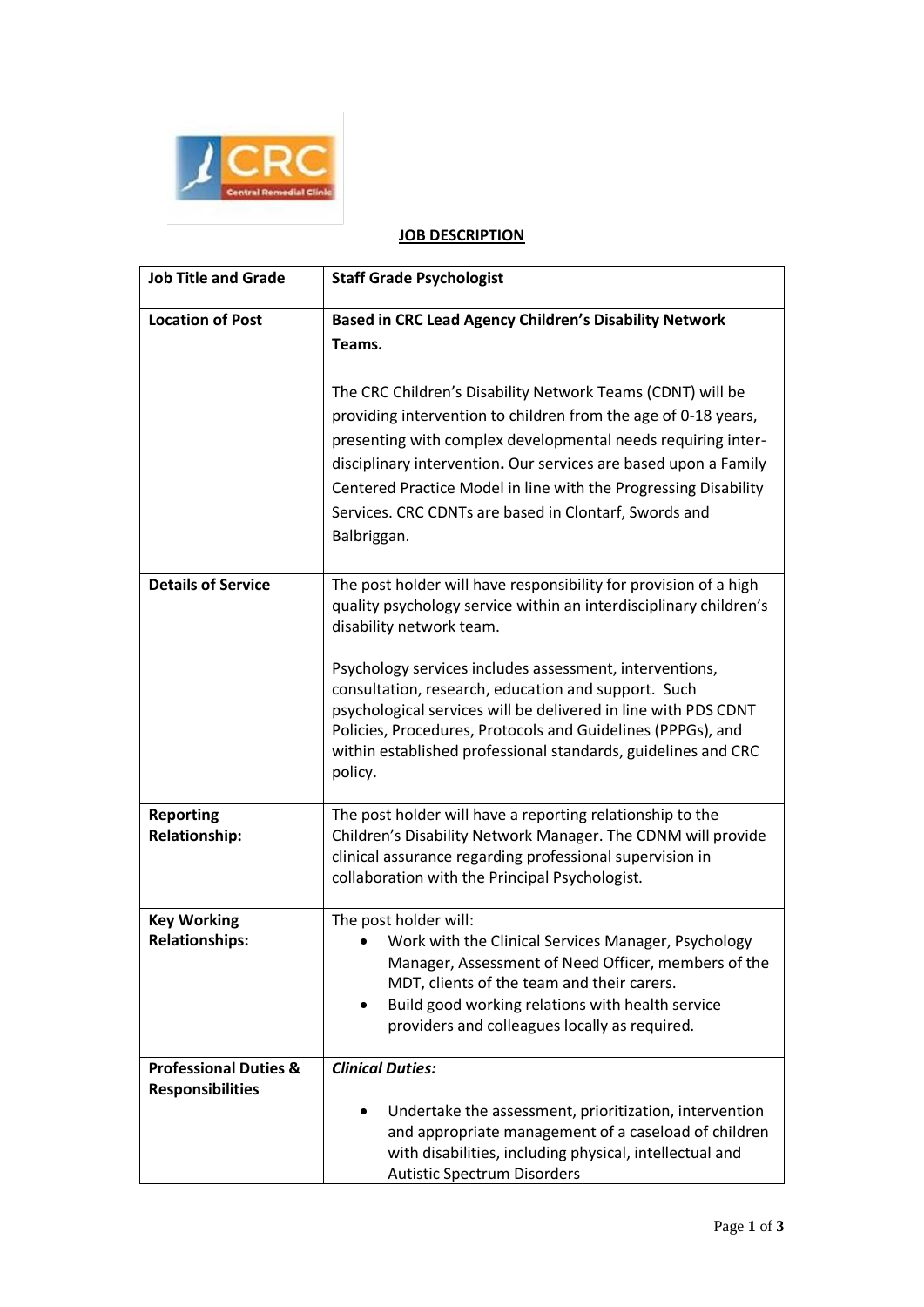| To work collaboratively as a member of the team and<br>$\bullet$<br>with colleagues in external agencies in the interests of<br>the child and family<br>To adhere to the policies, procedures and guidelines for<br>٠<br>the PDS school aged teams<br>Promote and be involved in research and evaluation of<br>٠<br>clinical practice<br>Be aware of responsibilities under relevant policies and<br>٠<br>legal frameworks such as Health and Safety at work<br>Act, Children First and CRC Child Protection Policy, Lone<br>Working Policy.                                                                                                                                                                                                                                                                                                                                                                                                                                                                     |
|------------------------------------------------------------------------------------------------------------------------------------------------------------------------------------------------------------------------------------------------------------------------------------------------------------------------------------------------------------------------------------------------------------------------------------------------------------------------------------------------------------------------------------------------------------------------------------------------------------------------------------------------------------------------------------------------------------------------------------------------------------------------------------------------------------------------------------------------------------------------------------------------------------------------------------------------------------------------------------------------------------------|
| <b>Administrative Duties:</b>                                                                                                                                                                                                                                                                                                                                                                                                                                                                                                                                                                                                                                                                                                                                                                                                                                                                                                                                                                                    |
| To keep accurate and contemporaneous clinical<br>records through clinical reporting systems, case file<br>notes and reports as applicable<br>To participate in administrative and maintenance<br>$\bullet$<br>activities necessary to enable the department to<br>reflect its work and to be effective.<br>Be actively involved in professional and team based<br>projects                                                                                                                                                                                                                                                                                                                                                                                                                                                                                                                                                                                                                                       |
| <b>Training/CPD</b>                                                                                                                                                                                                                                                                                                                                                                                                                                                                                                                                                                                                                                                                                                                                                                                                                                                                                                                                                                                              |
| Develop and maintain professional expertise through<br>appropriate in-service training and external training<br>courses and through membership of professional bodies<br>and special interest groups.<br>Attend and/or provide in-service training to staff at local<br>$\bullet$<br>and regional level where appropriate; in consultation<br>with the Psychology Manager and the Team Coordinator<br>Keep abreast of developments in national policies and<br>strategies, international best practice and impending<br>legislation and its perceived impact<br>Keep up to date with organizational developments<br>within the Irish health and social services<br>To share clinical and other skills with other colleagues<br>as appropriate<br>Engage in student training as appropriate<br>Develop and maintain professional expertise through<br>supervision, appropriate in-service training and<br>external training courses and through membership of<br>professional bodies and special interest groups. |
| <b>Health &amp; Safety</b>                                                                                                                                                                                                                                                                                                                                                                                                                                                                                                                                                                                                                                                                                                                                                                                                                                                                                                                                                                                       |
| To promote a safe working environment in accordance with<br>$\bullet$<br>all Health & Safety legislation                                                                                                                                                                                                                                                                                                                                                                                                                                                                                                                                                                                                                                                                                                                                                                                                                                                                                                         |